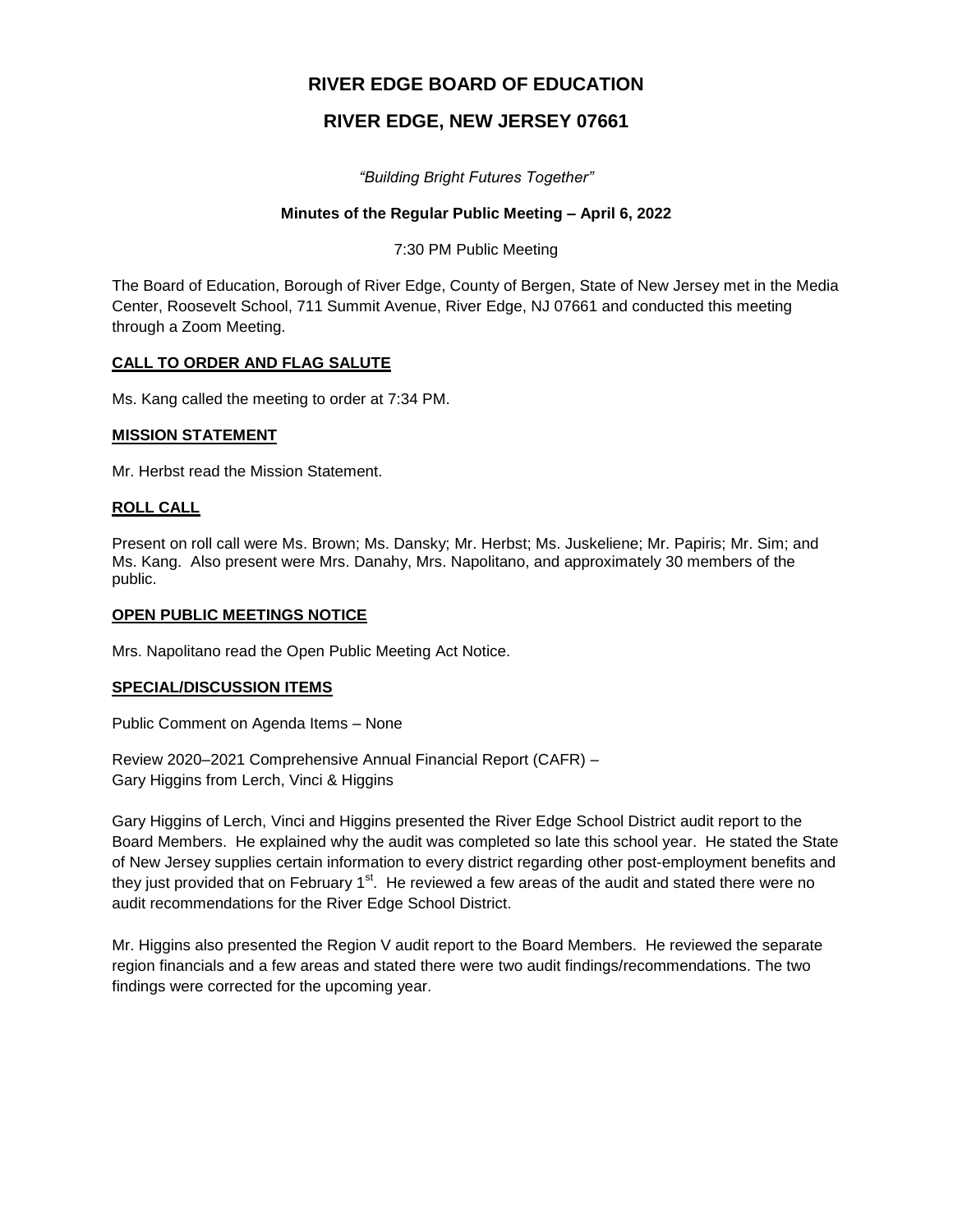## **SUPERINTENDENT**

Mrs. Danahy reported on the following:

- Mrs. Danahy showed the board members an option for recording board meetings instead of continuing with Zoom Meetings. She stated we would upload the recording the day after the board meeting. Mr. Werner gave the board members information on the HD camera they will be using. This is the same equipment River Dell uses for their board meetings.
- We had a successful AAPI Community night. It focused on representation and what it means. Mrs. Danahy thanked all of the community members that attended. She stated it was one of the highlights of her career because of the participation that people came with. We are looking forward to continuing conversations. We have our EDI nights coming up as well.
- We had a great meeting with the River Edge Stigma Free group. We will have a poster competition to create awareness about mental health. Our Mental Health Professionals are going to go into the classrooms during Community Time to talk about what stigma free means. Daragh O'Connor, from the River Edge Public Library, has agreed to be the judge for the poster competition. The winner will have their posters framed and put in the River Edge Public Library along with the River Edge Stigma free banner. We will hang the rest of the posters in the schools and possibly in local businesses.
- The Library Media Specialists and Ms. Moran have a meeting scheduled with the River Edge Public Library to talk about some collaboration between the schools and the River Edge Library.
- The River Edge Schools will sponsor the River Edge Fun Run on April  $30<sup>th</sup>$ . One of our artistically talented students has created the design for the t-shirts.
- $\bullet$  Our Student Board Meeting will be held on May 18<sup>th</sup>. Ms. Kang and Mrs. Danahy have met with the sixth graders to discuss that board meeting. Applications to participate are due by Friday, April 8<sup>th</sup>.
- Mrs. Danahy stated we have two emergency days to give back to students and staff for the 2021-2022 school year. We can give two days back at the end of the school year in June or give one day back during the Memorial Day weekend and one back at the end of the school year. She stated River Dell is giving one day back during the Memorial Day weekend and one back at the end of the school year. A discussion took place and it was decided to follow what River Dell is doing and the revised calendar will be on the April  $27<sup>th</sup>$  agenda for approval.

## **PRINCIPAL**

Mr. Henzel reported on the following:

 Mr. Henzel stated our Read-A-Thon was a huge success! He thanked the teachers and parents for encouraging and supporting the students. He also thanked his amazing PTO for everything they did. He said we challenged the students to read 50 thousand minutes and raise money for the school through sponsorships. The students obliterated both goals. He gave a special thank you to the students for their incredible efforts throughout the read a thon. He said we concluded the read a thon by having a fun assembly where we celebrated all the students and acknowledged their amazing achievements.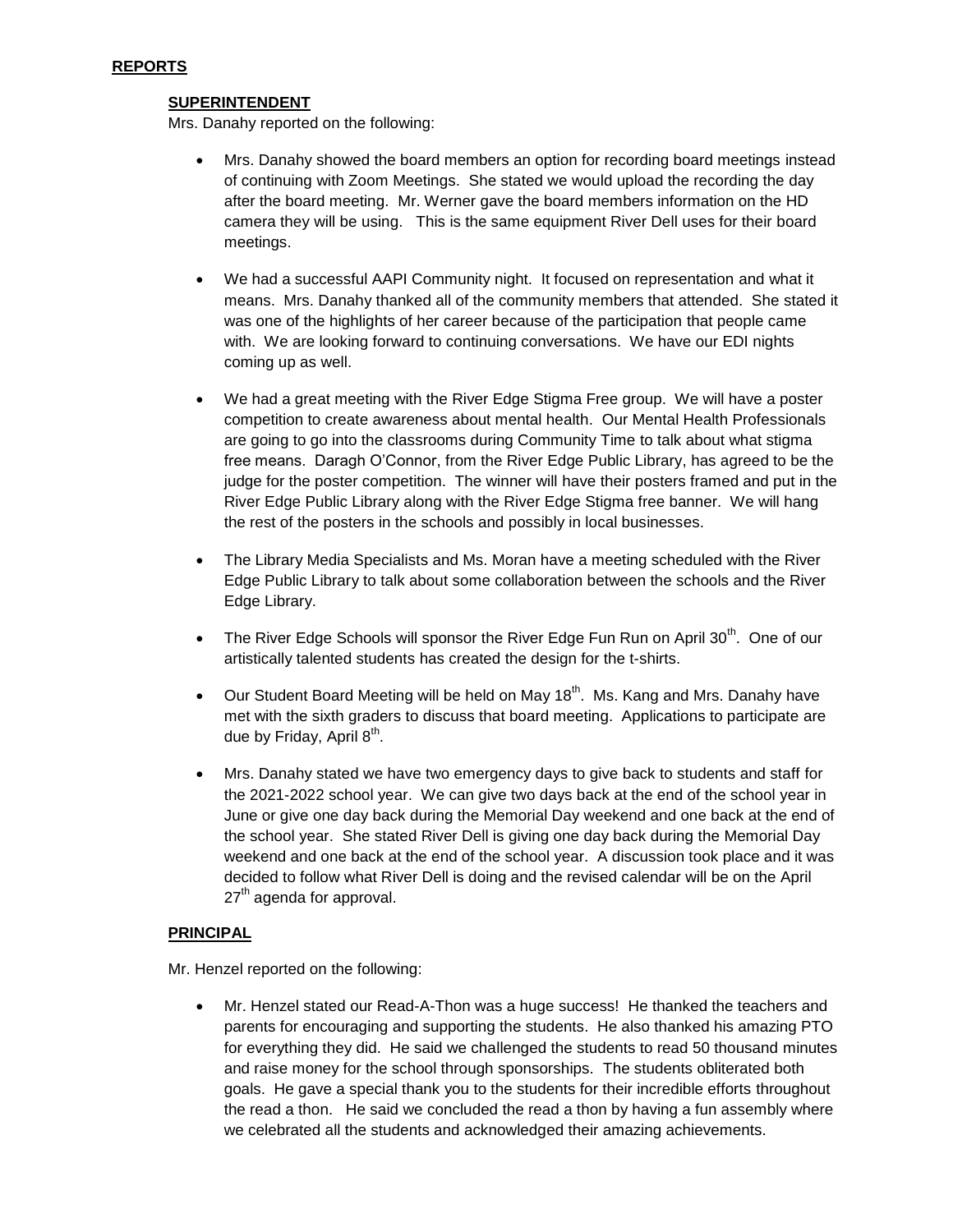- We had another successful book fair during the week of March 28th. Mr. Henzel gave a shout out to Ms. Arabia for all the hard work she put into the book fair. He thanked her for her dedication.
- Spring concerts are occurring in both schools this week. Cherry Hill will have their concert on Thursday, April 7<sup>th</sup>, and Roosevelt had their concert last night. Mr. Henzel commended Ms.Attardi and her artistically talented students for creating the decorations for the concert. Ms. Cuadra's beginner band was excellent. Her advanced band was exceptional. Mr. Henzel said kudos to our instrumentalists! Mr. Urban's fifth grade and sixth grade drum ensembles sounded beautiful! The Roosevelt Chorus performed several songs. One of the many highlights that Mr. Henzel mentioned was one of our fifth grade students beatboxed Katy Perry's Roar. He stated the concert was phenomenal!

## **BOARD SECRETARY**

Mrs. Napolitano reported on the following:

- Mrs. Napolitano reminded the board members to complete the Ethics and Financial Disclosure forms if they have not already done so. They are due to the county by April 30<sup>th</sup>.
- Mrs. Napolitano stated we have received a letter and did the calculation for the challenge to amend Chapter 44. We were able to show the Chapter 44 adjustment was incorrect based on their calculations. Our adjustment went from \$168,440.00 to 0. The revised amount was incorporated into our budget so we do not have to use the banked cap. Mrs. Napolitano thanked her office who worked very hard on this and publicly thanked Mrs. Judge who went over employee by employee and created a spreadsheet to send to the State.
- The NJSBA Fall Convention will be held on October  $24^{th}$  through October  $26^{th}$ . Board members were signed up as a group to attend the in person workshop. Mrs. Napolitano asked to please let her office know who will be staying overnight so we can book the hotel.
- Today, Mrs. Napolitano received a notice from the county that our 2022-2023 budget was approved. She stated we will hold our Public Hearing for the budget on May 4<sup>th</sup> and it will be advertised in The Record before the Public Hearing.
- There is a resolution on tonight's agenda (D2) to approve the renewal contract for nonpublic school Security services/competitive contracting report to Associates Security and Investigations, Inc. for the district. This is the last year we can approve them as is. Next year we will need to go out for a RFP.

## **PRESIDENT**

Ms. Kang reported on the following:

- Ms. Kang has met with the sixth graders at both schools to discuss the student board meeting for May 18<sup>th</sup>. Ms. Kang enjoyed being in person for this meeting.
- EREGAL has invited the board members to attend opening day on April 23 $^{rd}$  at the Roosevelt Field at 12:30PM. Ms. Kang encouraged all to attend.
- Second Chance Toy Drive will be Cherry Hill School on Saturday, April 23<sup>rd</sup> from 9:00-1:00 PM.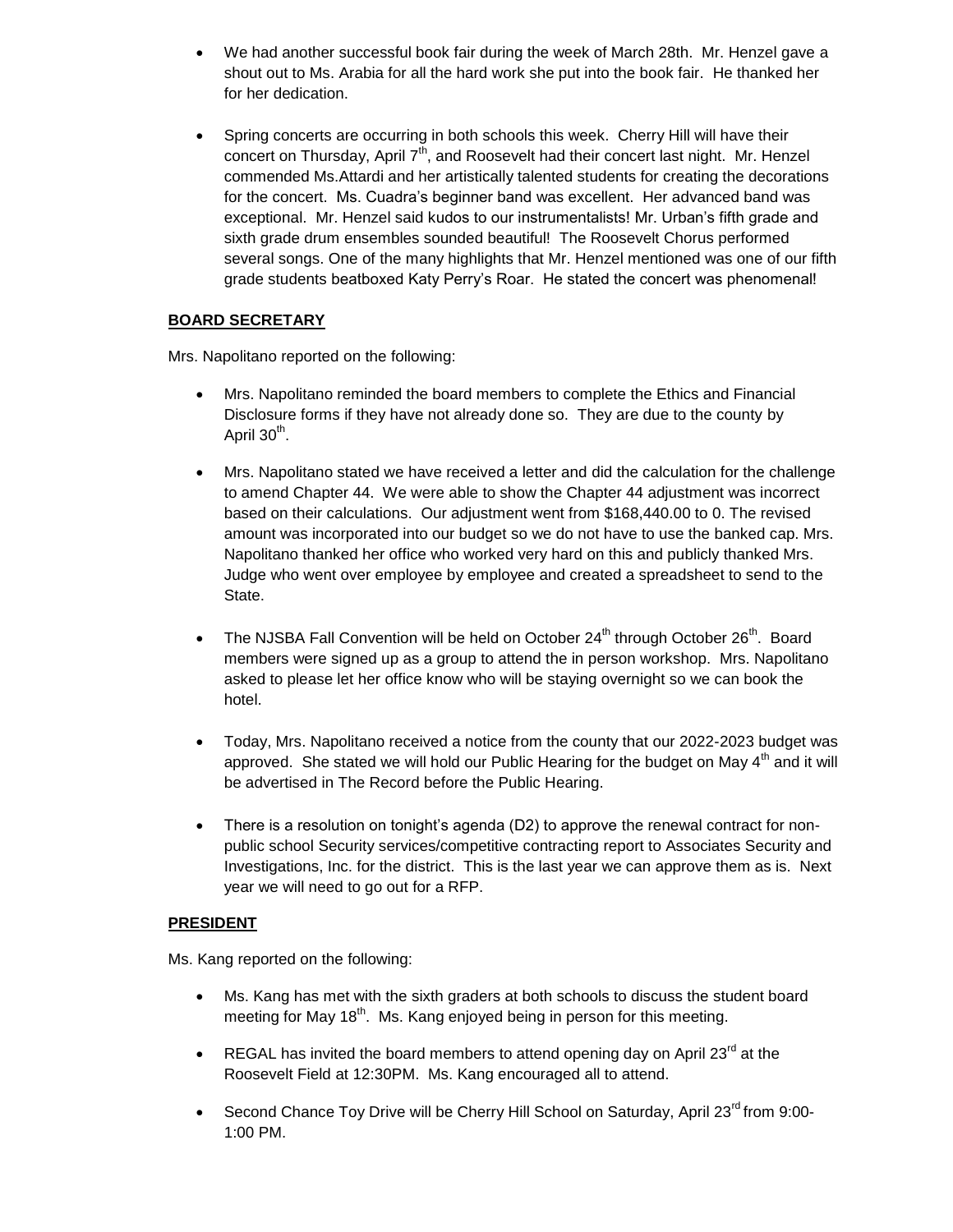## **COMMITTEES**

- Ms. Brown stated the Curriculum and Instruction Committee met on March 21 $\mathrm{^{st}}$ . They discussed full day Professional Development for staff regarding the new PE in health for state mandated standards, the social studies standards, small group breakout sessions for teaching, discussions inclusion topics with students, and the new legislation regarding AAPI.
- $\bullet$  Mr. Herbst stated the Personnel and Management Committee met on March 24<sup>th</sup>. They discussed an update on technology, the results of the cyber audit, Summer Enrichment/W.I.N. Academy, administrator's contracts, ongoing vacancies in the district, conclusions reached, ongoing issues, and recommendations.
- $\bullet$  Ms. Kang stated the Ad Hoc Committee met on March 28<sup>th</sup>. They had a presentation from Strauss Esmay on their services and cost for the Comprehensive Policy and Regulation Manual and ongoing support. They also reviewed suggested language to be included in the Face Coverings Policy #5141.10, conclusions reached, ongoing issues, and recommendations.
- Ms. Dansky stated the Finance and Facilities Committee met tonight before the board meeting. They discussed the audit, Chapter 44, the 2022-2023 budget, our district bookkeeper spending one day a week at Region V, kindergarten registration/classes, and ongoing space issues.
- Mr. Papiris stated the Pandemic Response Team met and discussed our Covid hub is still being updated daily, case numbers are extremely low, no more contact tracing after April 18<sup>th</sup>, and setting another meeting if cases start to rise.

## **MOTIONS TO BE ACTED UPON**

## **A. ADMINISTRATION/POLICY**

**1**. That the Board of Education approves the Confidential Minutes and Public Minutes of March 16, 2022.

## **Motion by: Mr. Herbst Seconded by: Mr. Papiris**

Ayes: Ms. Brown, Ms. Dansky, Ms. Juskeliene, Mr. Papiris, Mr. Sim, Ms. Kang Nays: None Abstained: Mr. Herbst

**2**. That the Board of Education approves the Revised Public Minutes of March 2, 2022.

## **Motion by: Mr. Papiris Seconded by: Ms. Brown**

Ayes: Ms. Brown, Ms. Dansky, Ms. Juskeliene, Mr. Papiris, Mr. Sim, Ms. Kang Nays: None Abstained: Mr. Herbst

**3**. That the Board of Education approve the completion of the following emergency drills:

| <b>School</b>      | <b>Dates</b>                   |                                 |
|--------------------|--------------------------------|---------------------------------|
| Cherry Hill School | Fire Drill<br>Shelter In Place | March 7, 2022<br>March 28, 2022 |
| Roosevelt School   | Fire Drill<br>Lockdown         | March 7, 2022<br>March 29, 2022 |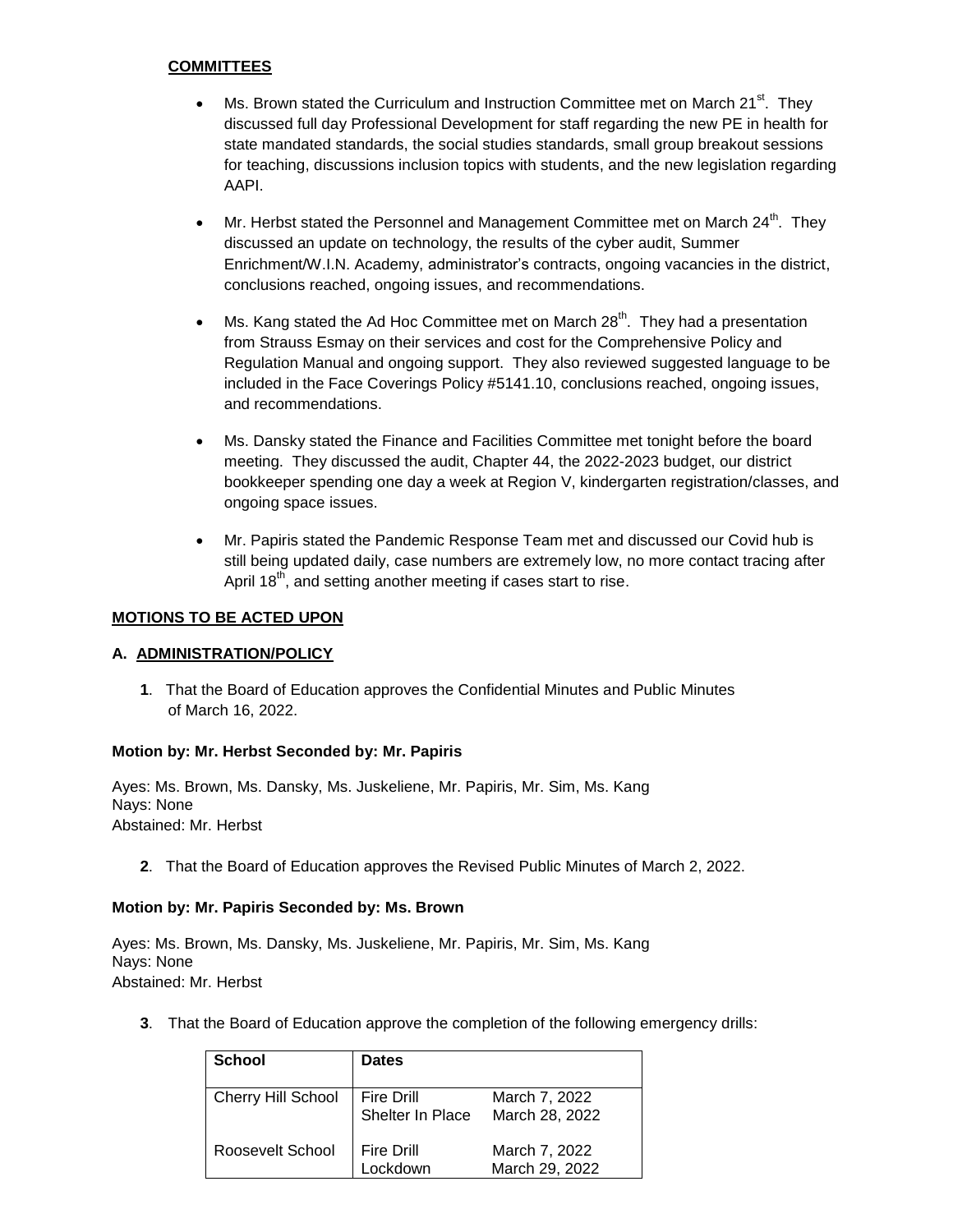## **Motion by: Ms. Brown Seconded by: Ms. Juskeliene**

Ayes: Ms. Brown, Ms. Dansky, Mr. Herbst, Ms. Juskeliene, Mr. Papiris, Mr. Sim, Ms. Kang Nays: None

**4**. That the Board of Education approve the Second Reading of the following policies:

| Policy# | Title                         |  |
|---------|-------------------------------|--|
| 5113    | <b>Attendance Policy</b>      |  |
| 6173.1  | <b>Remote Learning Policy</b> |  |
| 9150    | <b>Visitors Policy</b>        |  |

## **Motion by: Ms. Juskeliene Seconded by: Ms. Dansky**

Ayes: Ms. Brown, Ms. Dansky, Mr. Herbst, Ms. Juskeliene, Mr. Papiris, Mr. Sim, Ms. Kang Nays: None

**5**. That the Board of Education approve the First Reading of the following policies:

| Policy # | Title                                 |  |
|----------|---------------------------------------|--|
| 3510     | Operation and Maintenance of Plant    |  |
| 3541.33  | <b>Transportation Safety</b>          |  |
| 5131     | <b>Conduct and Discipline</b>         |  |
| 5141.10  | <b>Face Coverings</b>                 |  |
| 5141.3   | Health Examinations and Immunizations |  |

#### **Motion by: Ms. Dansky Seconded by: Mr. Sim**

Ayes: Ms. Brown, Ms. Dansky, Mr. Herbst, Ms. Juskeliene, Mr. Papiris, Mr. Sim, Ms. Kang Nays: None

**6**. That the Board of Education approve the following class trips:

| School             | Grade           | <b>Destination</b>      | <b>Cost to District</b> |
|--------------------|-----------------|-------------------------|-------------------------|
| <b>Cherry Hill</b> | 1st             | Turtle Back Zoo         | \$1,270.00              |
|                    |                 | West Orange, NJ         |                         |
| Roosevelt          | $4^{\text{th}}$ | Museum Village          | \$2,057.00              |
|                    |                 | Monroe, NY              |                         |
| Roosevelt          | $5^{\text{th}}$ | Fort Lee Historic Park  | \$1,000.00              |
|                    |                 | Fort Lee, NJ            |                         |
| Roosevelt          | 6th             | <b>New Weiss Center</b> | \$2,036.00              |
|                    |                 | Ringwood, NJ            |                         |

#### **Motion by: Mr. Sim Seconded by: Mr. Herbst**

Ayes: Ms. Brown, Ms. Dansky, Mr. Herbst, Ms. Juskeliene, Mr. Papiris, Mr. Sim, Ms. Kang Nays: None

**7**. That the Board of Education desires to enter into a Joint Purchasing

Agreement and will participate as a full member of the Bergen County Region V Council for Special Education for the 2022-2023 school year; does hereby accept, adopt and agree to comply with the Region V Bylaws; designates, Cathy Danahy, as its representative to Region V; and empowers (him/her) to cast all votes and take all other actions necessary to represent its interests in Region V.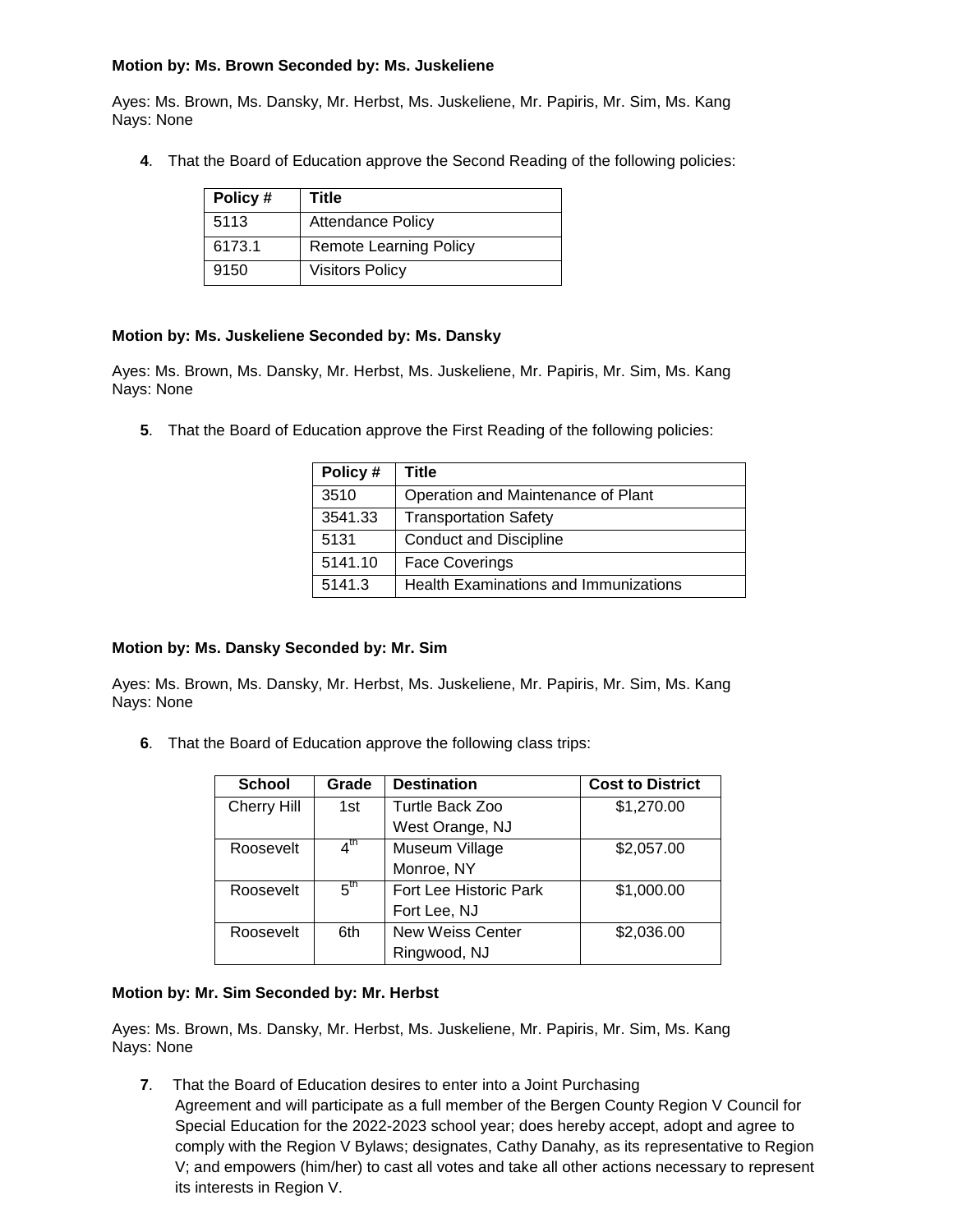The Board further approves the joint bidding and transportation agreements for all (district) students who are transported through Region V; the Board further approves the joint bidding and/or shared services agreement; including but not limited to student evaluations, student therapies and other student support services; The Board further approves the joint bidding and/or shared services for non-public school services; and the Board further approves the joint bidding and/or shared services for other services as requested to be provided by Region V component districts on an as needed basis

## **Motion by: Mr. Herbst Seconded by: Mr. Papiris**

Ayes: Ms. Brown, Ms. Dansky, Mr. Herbst, Ms. Juskeliene, Mr. Papiris, Mr. Sim, Ms. Kang Nays: None

## **B**. **CURRICULUM/EDUCATION**

- **1**. That the Board of Education approve the Summer W.I.N. Academy, including ELA and Math Intervention and Enrichment and the Extra Curricular Summer Program, starting June 27, 2022 through July 22, 2022.
- **2**. That the Board of Education approve the Extended School Year Program, starting July 5, 2022 through July 29, 2022.
- **3**. That the Board of Education approve the Extended School Year Resource Center Program, starting June 27, 2022 through July 22, 2022.

## **Motion by: Mr. Papiris Seconded by: Ms. Brown**

Ayes: Ms. Brown, Ms. Dansky, Mr. Herbst, Ms. Juskeliene, Mr. Papiris, Mr. Sim, Ms. Kang Nays: None

## **C**. **BUILDING & GROUNDS** - None

#### **D**. **FINANCE/GRANTS/GIFTS**

**1**. That the Board of Education approve the 2020-2021 Comprehensive Annual Financial Report (CAFR)

#### **Motion by: Ms. Brown Seconded by: Ms. Juskeliene**

Ayes: Ms. Brown, Ms. Dansky, Mr. Herbst, Ms. Juskeliene, Mr. Papiris, Mr. Sim, Ms. Kang Nays: None

**2** That the Board of Education award the renewal contract for non-public school Security services/competitive contracting report to Associates Security and Investigations, Inc. for the District.

#### **Motion by: Ms. Juskeliene Seconded by: Ms. Dansky**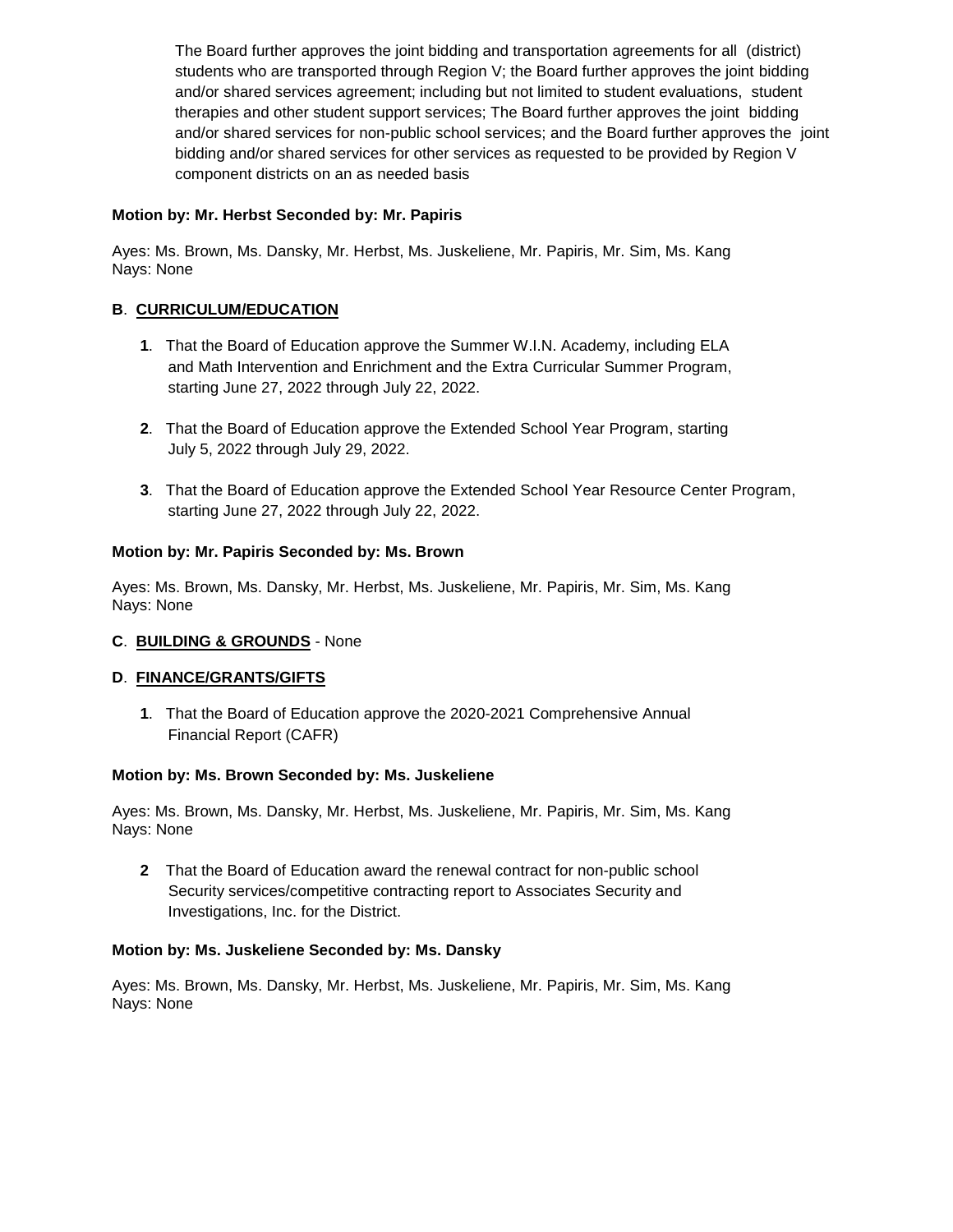## **E**. **PERSONNEL**

- **1**. That the Board of Education post-approve the following teachers for Cycle IV (Math) of the Post Dismissal Instructional Academy for the 2021 – 2022 School Year, as per contract:
	- **Cherry Hill School Roosevelt School** Jessica Barbo Jason Funabashi Nancy Jencsik Sandy Gerbino Steven Luca **Katelyn Mills** Gabrielle Sagala Wendy Otis Noy Sapir Courtney Sweet

## **Motion by: Ms. Dansky Seconded by: Mr. Sim**

Ayes: Ms. Brown, Ms. Dansky, Mr. Herbst, Ms. Juskeliene, Mr. Papiris, Mr. Sim, Ms. Kang Nays: None

**2**. That the Board of Education, with the recommendation of the Superintendent, Approve Abby Burns Paterson as a District Learning Disabilities Teacher Consultant (LDTC), beginning September 1, 2022.

## **Motion by: Mr. Sim Seconded by: Mr. Herbst**

Ayes: Ms. Brown, Ms. Dansky, Mr. Herbst, Ms. Juskeliene, Mr. Papiris, Mr. Sim, Ms. Kang Nays: None

**3**. That the Board of Education, with the recommendation of the Superintendent, approve professional day requests for the following staff members to attend workshops/ conferences as noted and in accordance with appropriate statute: (Addendum)

| <b>Name/Position</b>     | <b>Workshop/Conference</b>               | Date(s)          | <b>Cost to District</b><br><b>Excluding Mileage at</b><br><b>State Rate</b> |  |
|--------------------------|------------------------------------------|------------------|-----------------------------------------------------------------------------|--|
| Jason Funabashi          | New Teacher Institute Reading &          | $8/1 - 8/4/2022$ | \$800.00                                                                    |  |
| Teacher                  | Writing: Grades K-8 (Virtual)            |                  |                                                                             |  |
|                          | Teachers College, Columbia University    |                  |                                                                             |  |
| <b>Kristin Karavitis</b> | New Teacher Institute Reading &          | $8/1 - 8/4/2022$ | \$800.00                                                                    |  |
| Teacher                  | Writing: Grades K-8 (Virtual)            |                  |                                                                             |  |
|                          | Teachers College, Columbia University    |                  |                                                                             |  |
| <b>Katelyn Mills</b>     | New Teacher Institute Reading &          | $8/1 - 8/4/2022$ |                                                                             |  |
| Teacher                  | Writing: Grades K-8 (Virtual)            |                  | \$800.00                                                                    |  |
|                          | Teachers College, Columbia University    |                  |                                                                             |  |
| Kellie McClain           | <b>NJASP Spring Conference (Virtual)</b> | 5/6/2022         | \$195.00                                                                    |  |
| School Psychologist      |                                          |                  |                                                                             |  |
| Stephanie Rosenblum      | <b>NJASP Spring Conference (Virtual)</b> | 5/6/2022         | \$195.00                                                                    |  |
| <b>Behaviorist</b>       |                                          |                  |                                                                             |  |

## **Motion by: Mr. Herbst Seconded by: Mr. Papiris**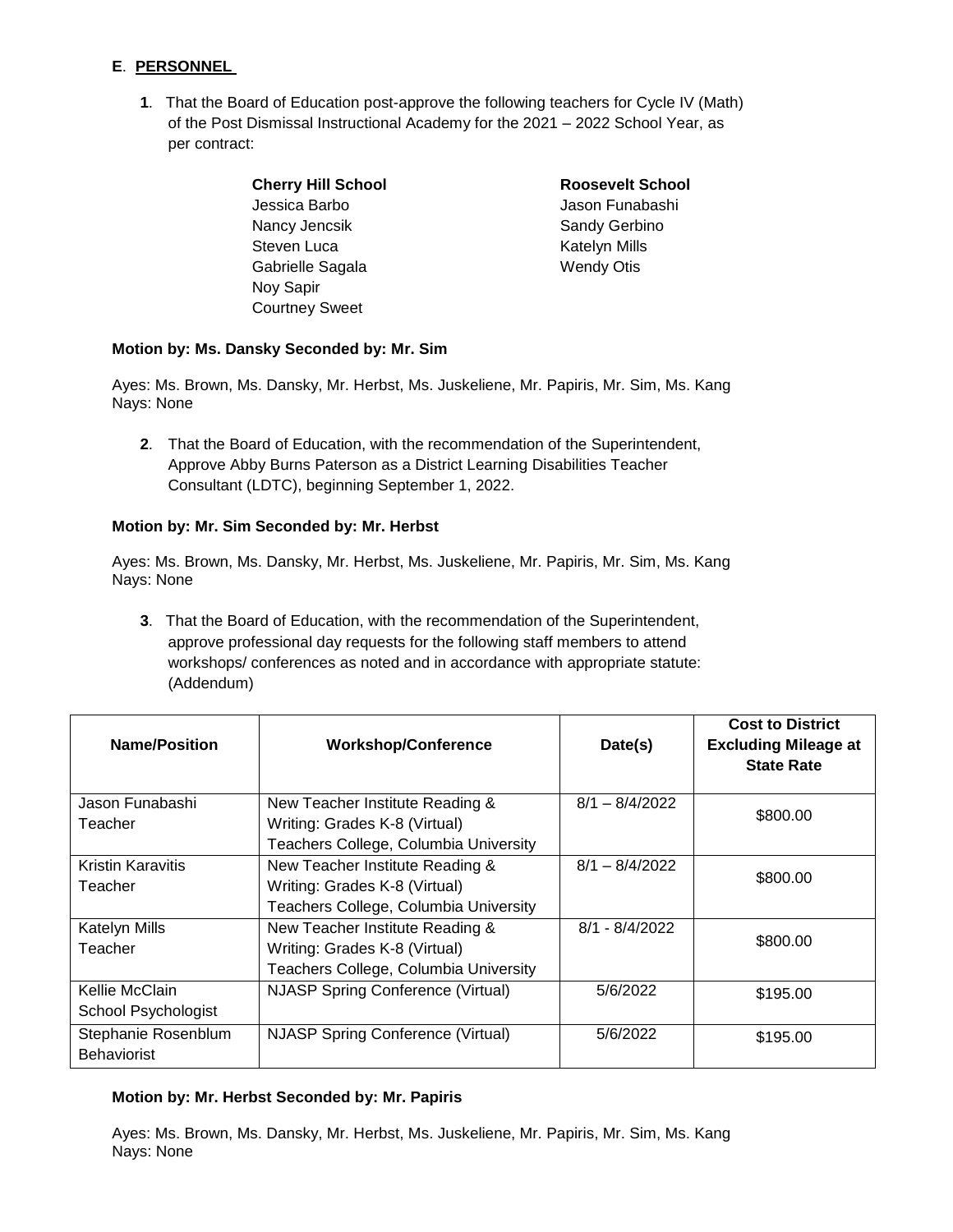**4**. That the Board of Education accept with regret, the retirement of Victor Tee, Computer Technician, effective June 30, 2022.

## **Motion by: Mr. Papiris Seconded by: Ms. Brown**

Ayes: Ms. Brown, Ms. Dansky, Mr. Herbst, Ms. Juskeliene, Mr. Papiris, Mr. Sim, Ms. Kang Nays: None

**5**. That the Board of Education accept with regret, the resignation of Keri L. Mescall, ABA Instructional Aide, effective April 20, 2022.

#### **Motion by: Ms. Brown Seconded by: Ms. Juskeliene**

Ayes: Ms. Brown, Ms. Dansky, Mr. Herbst, Ms. Juskeliene, Mr. Papiris, Mr. Sim, Ms. Kang Nays: None

**6**. That the Board of Education accept with regret, the resignation of Doris Mangazva, Lunch Aide, effective April 7, 2022.

## **Motion by: Ms. Juskeliene Seconded by: Ms. Dansky**

Ayes: Ms. Brown, Ms. Dansky, Mr. Herbst, Ms. Juskeliene, Mr. Papiris, Mr. Sim, Ms. Kang Nays: None

- **7**. That the Board of Education, with the recommendation of the Superintendent, approve Travis Smith as Leave Replacement Teacher to commence on or about May 9, 2022 through June 30, 2022.
- **8**. That the Board of Education, with the recommendation of the Superintendent, approve Madison Levine for student Field Experience to consist of 35 hours classroom observation to commence on or about April 7, 2022 through April 29, 2022.
- **9**. That the Board of Education, with the recommendation of the Superintendent, approve Lani Vlasi, Lunch Aide, starting on or about April 7, 2022 through through June 30, 2022.
- **10**. That the Board of Education, accept with regret, the resignation of Kelsey Lapp, effective June 30, 2022.
- **11**. That the Board of Education, with the recommendation of the Superintendent, approve the job description for Technology Technician and Website Manager. (Addendum)
- **12**. That the Board of Education, with the recommendation of the Superintendent, Approve the job description for Administrative Assistant/District Data Coordinator 12 months. (Addendum)

#### **Motion by: Ms. Dansky Seconded by: Mr. Sim**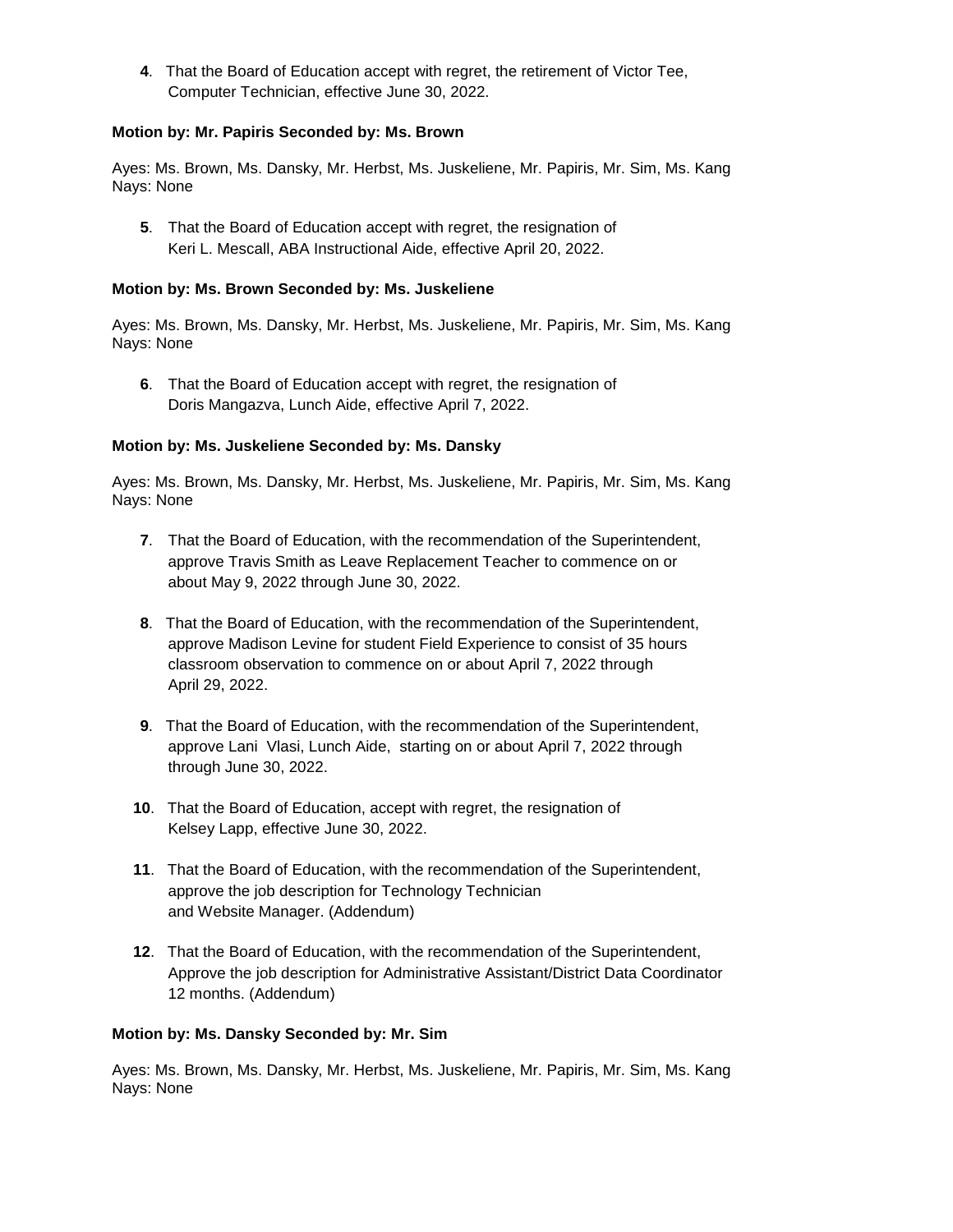## **F**. **RIVER EDGE SPECIAL EDUCATION**

- **1**. That the River Edge Board of Education approve the revised Community Based Instruction Schedule for the 2021-2022 school year. Dates subject to change. (Addendum)
- **2.** That the Board of Education request to approve Lauren K. Schnell, Ph.D, BCBA-D to conduct an Independent Functional Behavior Assessment at \$200 an hour for a maximum of 10 hours not to exceed \$2,000.

## **Motion by: Mr. Sim Seconded by: Mr. Herbst**

.

Ayes: Ms. Brown, Ms. Dansky, Mr. Herbst, Ms. Juskeliene, Mr. Papiris, Mr. Sim, Ms. Kang Nays: None

## **G**. **REGION V ADMINISTRATION & TRANSPORTATION**

- **1**. That the Board of Education approve the revised bills and claims dated February 2022 totaling \$1,010,131.77 including checks #60468 through #60567.
- **2**. WHEREAS, the River Edge Board of Education (the "Board") is the lead education agency ("LEA") for the Bergen County Region V Council for Special Education ("Region V"); and

WHEREAS, Region V provides shared services for its member districts, non-member districts such as evaluations, direct services, and consultation; and services to non-public schools as requested by member and non-member districts;

WHEREAS, as the LEA, the Board must approve the contract of the providers that Region V utilizes to deliver shared services to its member districts, non-member districts and services to non-public schools as requested by member and non-member districts;

BE IT RESOLVED, that the Board, upon recommendation of the Superintendent, approve the following rates that are part of already established contracts.

| Agency                  | <b>Service</b>               | <b>Rates</b>                                                                |
|-------------------------|------------------------------|-----------------------------------------------------------------------------|
| Kid Clan Services, Inc. | <b>BCBA and ABA Services</b> | Previously Approved: Additional Rates:<br>BCBA: \$120/hr<br>\$75/hr<br>ABA: |

**3**. That the Board of Education post approve the following Addendum Contracts for the 2021-2022 school year.

| Route | Transporter                  | <b>Total Per Diem</b> |
|-------|------------------------------|-----------------------|
| 2332  | <b>Valley Transportation</b> | \$504.20              |
| 2900  | Town & Country Bus Company   | \$576.93              |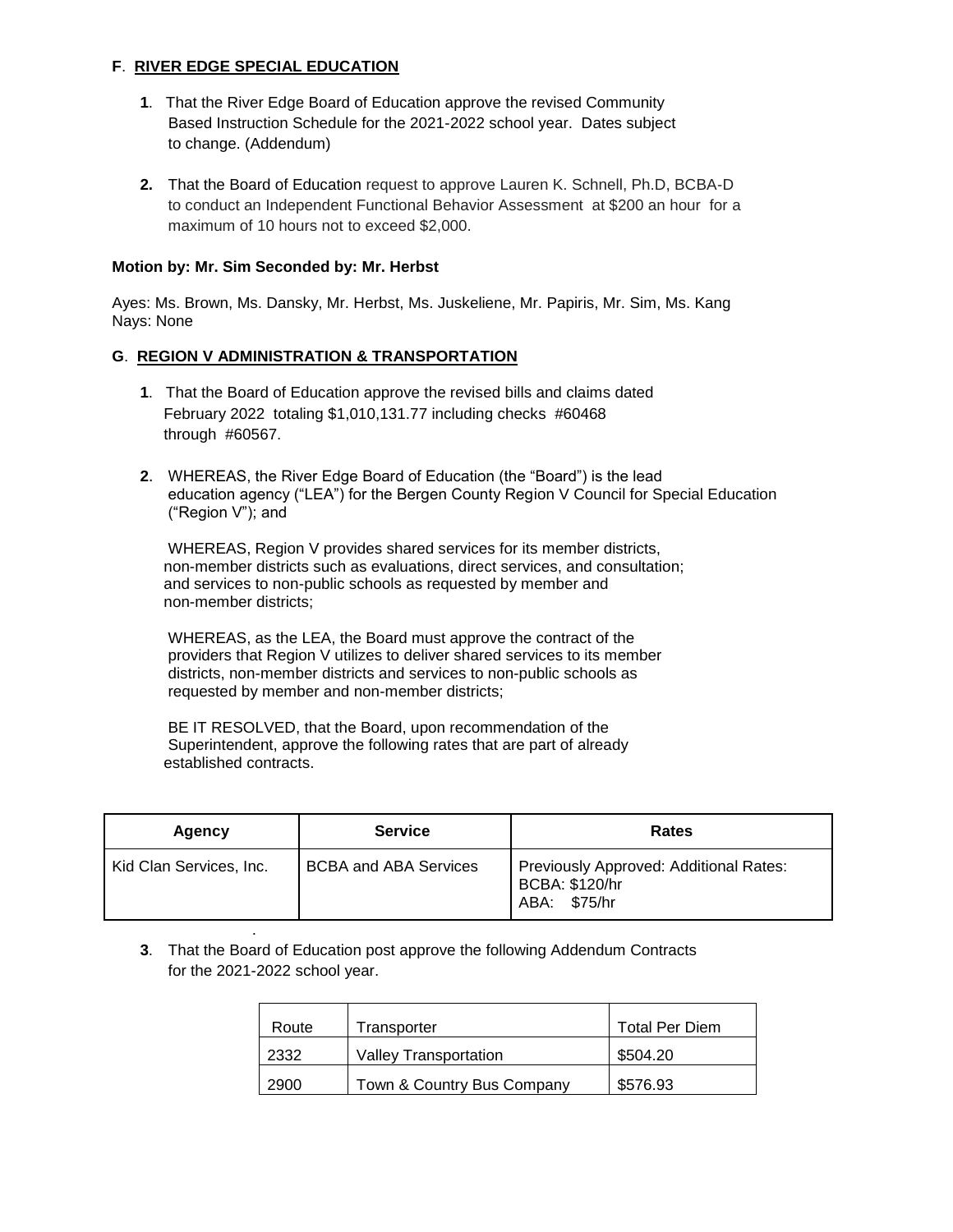**4**. That the Board of Education post approve the following Quote Contracts for the 2021-2022 school year.

| Route | Transporter               | Per Diem | Per Diem Aide<br>(if applicable) |
|-------|---------------------------|----------|----------------------------------|
| Q332L | <b>Sun Transportation</b> | \$298.00 | \$50.00                          |

## **Motion by: Mr. Herbst Seconded by: Mr. Papiris**

Ayes: Ms. Brown, Ms. Dansky, Mr. Herbst, Ms. Juskeliene, Mr. Papiris, Mr. Sim, Ms. Kang Nays: None

## **OLD/NEW BUSINESS**

- Ms. Brown asked if the Cherry Hill School garden will be back and also asked if Roosevelt School has a garden? Mr. Werner answered her question of what was done in the past and what they are planning on doing this year for the garden.
- Ms. Kang stated there was a Bergen County School Board Association Meeting on March 29<sup>th</sup>. They spoke about amendments on bylaws, discussions on how districts are handling different situations, and how districts are hiring and finding substitutes.

## **PUBLIC DISCUSSION**

Sebastian Muscarella (781  $5<sup>th</sup>$  Avenue): why is information of policies not being distributed to the community before it is being voted on before a board meeting? Why are we adopting policies for Immunizations, Face Coverings, and Remote Learning when they are not mandated? Ms. Kang responded policies are posted on our website which was approved and agreed upon by the board. Policies in general are giving guidance to our administrators. We want to make sure there is written guidance for our Superintendent. Mrs. Danahy responded she has been working hard and closely with our Webmaster to make sure the website is user friendly. The board created a policy to inform the public of the drafts. It stated it would be posted on the website and they are posted on the website. We aren't doing anything new to the policies. We are looking at the policies to see if we need different wording since the pandemic is coming to a close.

Ariana Hastings (107 Adams Avenue): there are two bullet points in the Face Covering policy that concern me. They are very vague. What are the other reasons you would deem appropriate for going back to masking the children? Mrs. Danahy responded when we are in some sort of health emergency we will take the guidance of the Health Department. Ms. Kang responded this policy is not frozen in time and it is a guideline for the future. We want to make sure the policy that is in place is a guideline for whoever is in the lead.

Patrick Robinson (783 Bogert Road): are there any plans to address parents questions when they cannot attend the in person board meetings? Ms. Kang responded you can always email the Superintendent with any questions or comments. Mr. Herbst stated you can email the board members with any board related questions. We have an email address that is posted on the district website.

## **CLOSED SESSION**

Motion made by Mr. Herbst, seconded by Mr. Sim to convene into closed session at 9:38 PM.

## **Motion by: Mr. Herbst Seconded by: Mr. Sim**